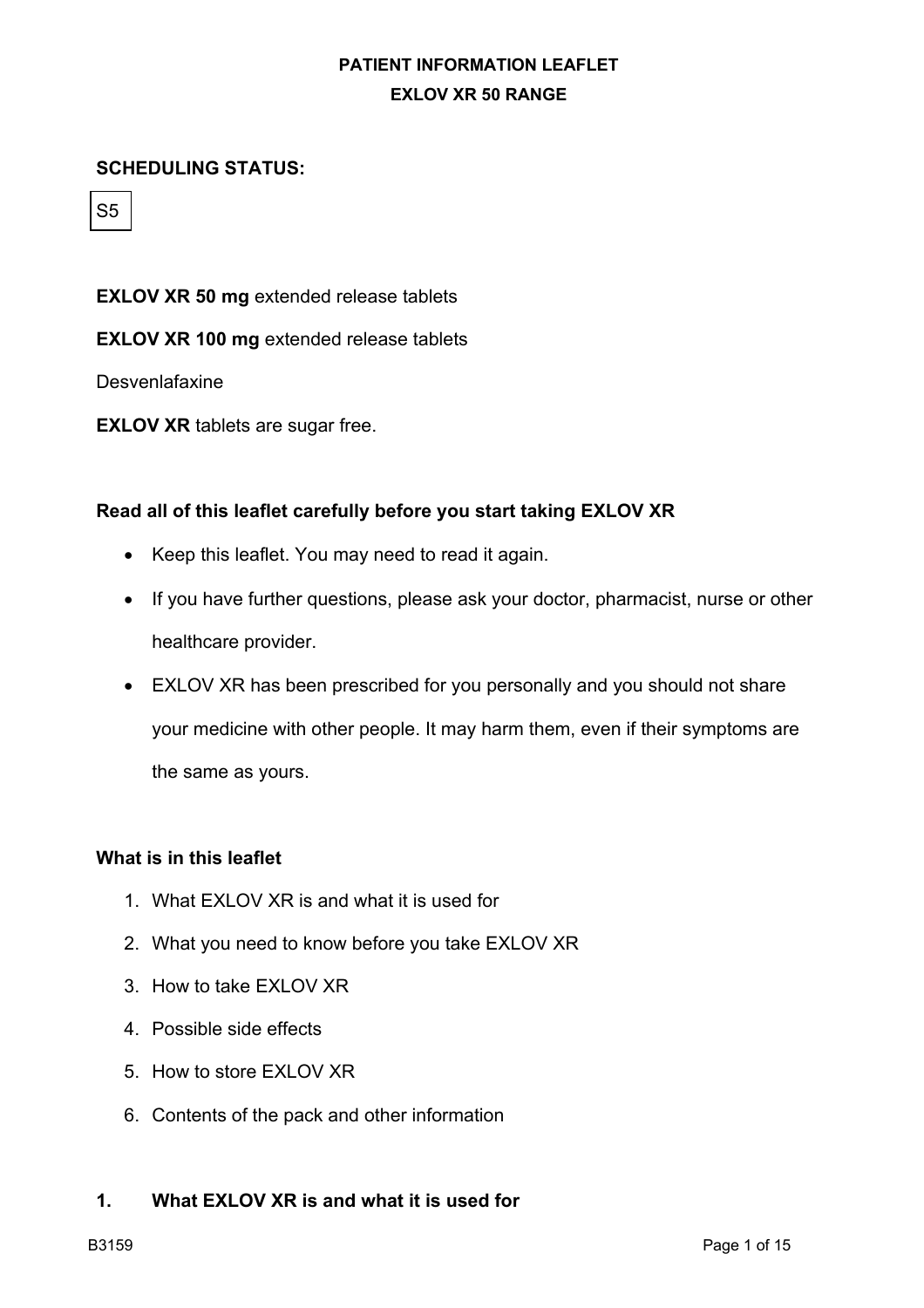EXLOV XR belongs to the class of antidepressant medicines known as selective serotonin and norepinephrine reuptake inhibitors (SNRIs).

EXLOV XR works on the central nervous system (CNS) to elevate mood by increasing the amount of two neurotransmitters called serotonin and norepinephrine that are available in certain parts of the brain. Serotonin and norepinephrine are chemical messengers that allow certain nerves in the brain to work.

EXLOV XR is used to treat major depressive disorder.

### **2. What you need to know before you take EXLOV XR**

#### **Do not take EXLOV XR:**

- if you are hypersensitive (allergic) to desvenlafaxine, venlafaxine hydrochloride, or any of the other ingredients of EXLOV XR (see section 6)
- if you are taking, or have taken within the last 14 days, medicines known as monoamine oxidase inhibitors (MAOIs) used to treat depression or Parkinson's disease including an antibiotic called Linezolid. Taking an MAOI together with EXLOV XR can cause serious or even life-threatening side effects. You must wait at least 7 days after you stop taking EXLOV XR before you take any MAOI. Serious side effects are known to occur if you take EXLOV XR soon after stopping an MAOI or if you take an MAOI soon after stopping EXLOV XR. A potentially life-threatening condition or Neuroleptic Malignant Syndrome (NMS)-like reactions may occur with desvenlafaxine treatment. You may experience overactive reflexes (muscle twitching and sudden muscle jerks), sweating, nausea, vomiting, flushing, dizziness, abnormally high body temperature and seizures (fits)
- if you are 18 years old or younger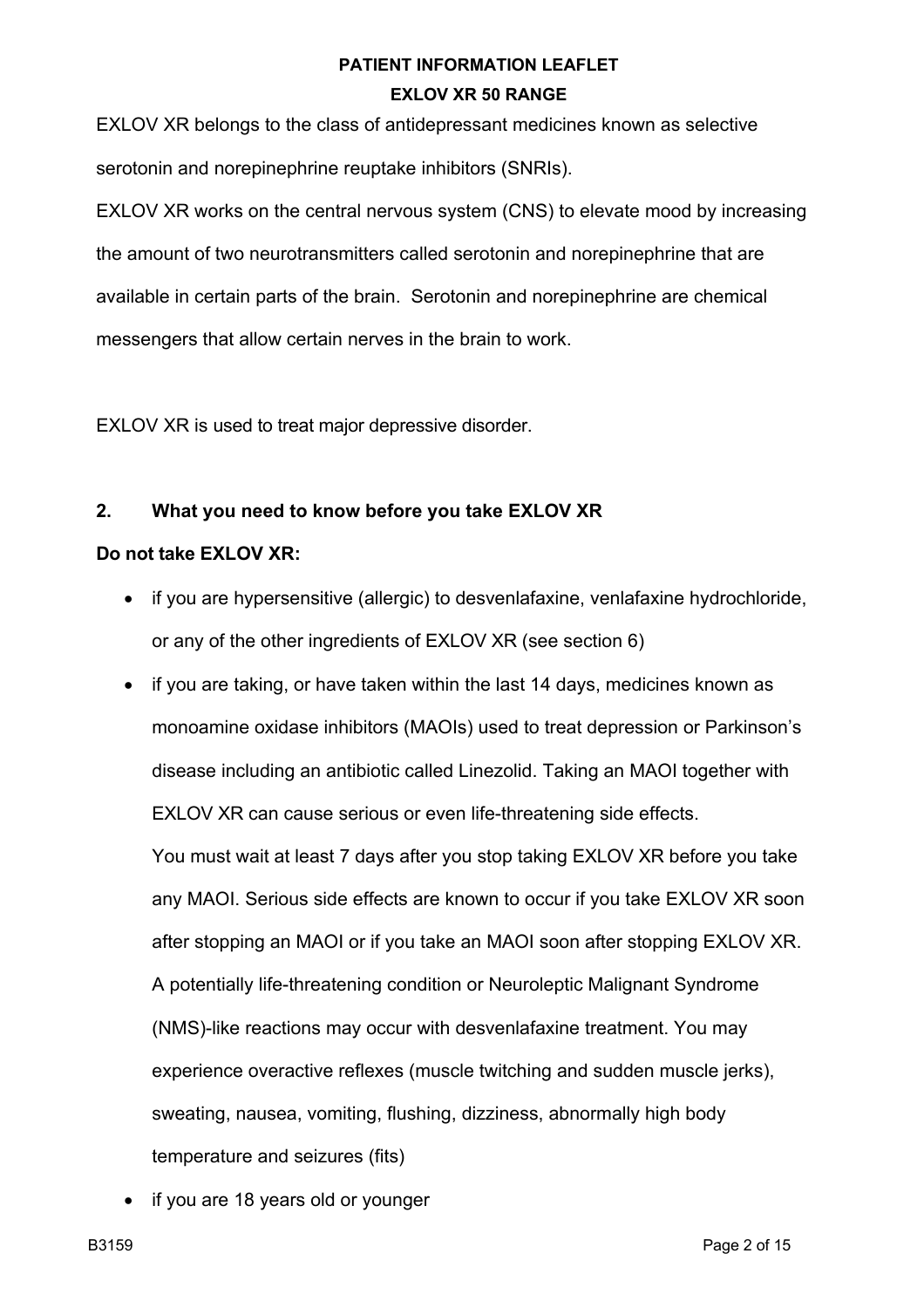• if you are pregnant or breastfeeding your baby.

#### **Warnings and precautions**

Take special care with EXLOV XR:

- if your depression gets worse, especially in the first few weeks of treatment or if your dose has changed. Contact your doctor if you have thoughts of suicide or self-harm, or if you experience any of the following symptoms; anxiety or agitation, panic attacks, difficulty sleeping, irritability, hostility (aggressiveness or impulsiveness), restlessness or unusual changes in behaviour
- if you or anyone in your family has a history of mania or bipolar disorder (feeling overexcited or euphoric)
- if you have eye problems, such as glaucoma or increased pressure in the eye, your doctor will monitor your condition as EXLOV XR may cause dilation of the pupils (mydriasis)
- if you are discontinuing treatment with EXLOV XR, your doctor will gradually reduce your daily dose and monitor you, in order to prevent unwanted side effects
- If you are pregnant and your doctor has prescribed EXLOV XR for you in the month before your is due, there is a risk of excessive bleeding after childbirth.

Discuss the following precautions with your doctor before taking EXLOV XR:

- if you have recently suffered a heart attack or suffer from a heart disease as special care is recommended
- if you have a history of high blood pressure, EXLOV XR may increase blood pressure levels. It is advisable to check your blood pressure at regular intervals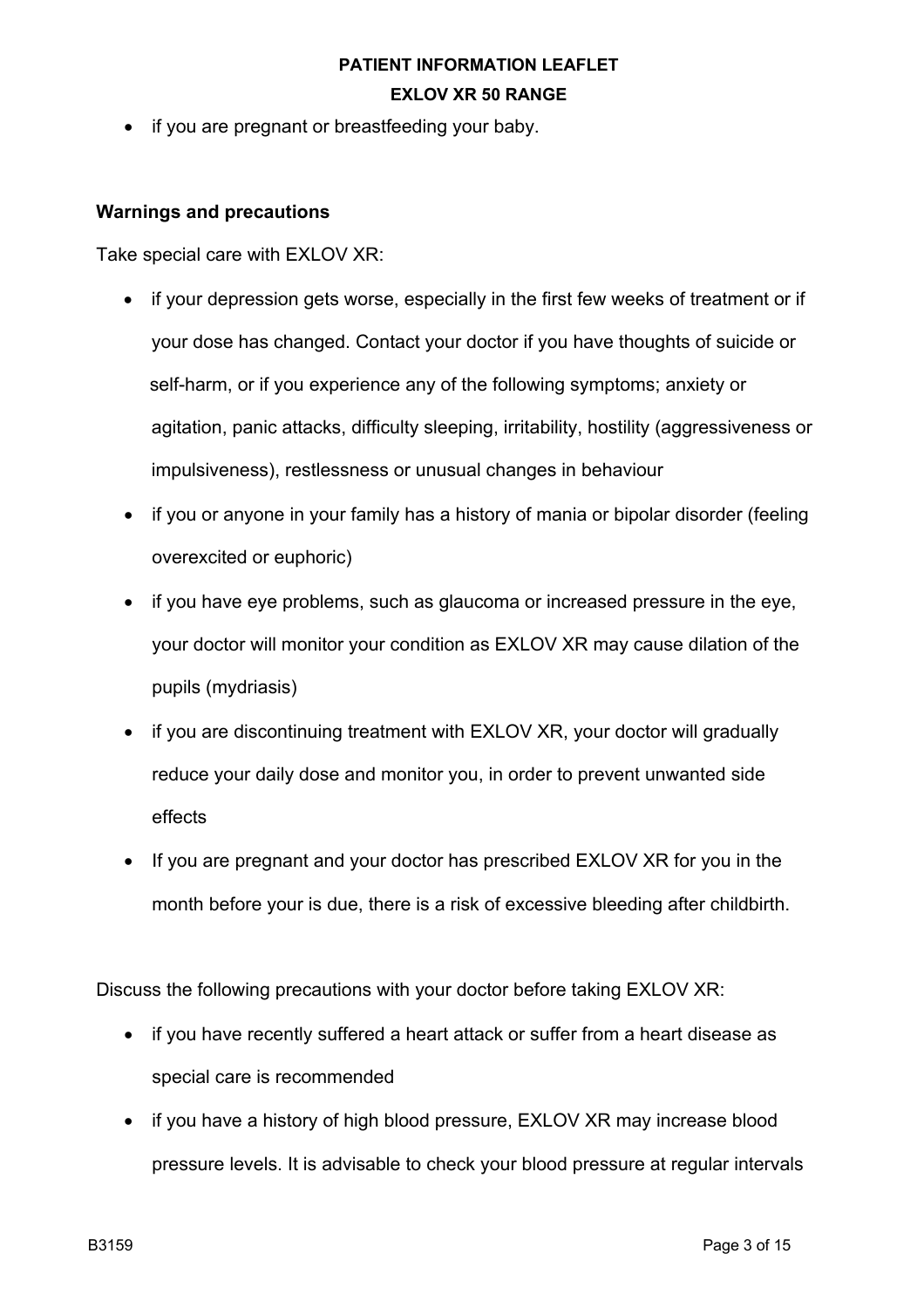- if you have a condition that affects the blood vessels and blood supply to the brain (cerebrovascular disease) as EXLOV XR may increase your blood pressure
- if you suffer from high cholesterol as these levels will need to be closely monitored during treatment with EXLOV XR
- if you suffer from or have a history of seizures (fits) as EXLOV XR may increase the risk for seizures
- if you have a tendency to develop bruises or a tendency to bleed easily (history of bleeding disorders), or if you are taking other medicines that may increase the risk of bleeding e.g., aspirin (used for pain or headache) and warfarin (used to prevent blood clots)
- if you are dehydrated, have recently suffered from diarrhoea or vomiting, are elderly, or take diuretics (water tablets) as special care is needed. EXLOV XR may cause your body to retain water and upset your body's balance of electrolytes (Syndrome of Inappropriate Antidiuretic Hormone - SIADH)
- EXLOV XR may cause sexual function problems like decreased sex drive, delayed ejaculation or problems achieving erections (see Possible side effects)
- if you are aged 65 years or older, there is a possibility of greater sensitivity to EXLOV XR
- if you are going for electroconvulsive therapy used to treat patients with severe depression or bipolar disease unresponsive to other treatment
- if you are going for urine drug screening tests for phencyclidine (PCP) or amphetamine as EXLOV XR may cause false positive test results.

### *Thoughts of suicide and worsening of your depression or anxiety disorder*

If you are depressed and/or have anxiety disorders, you can sometimes behave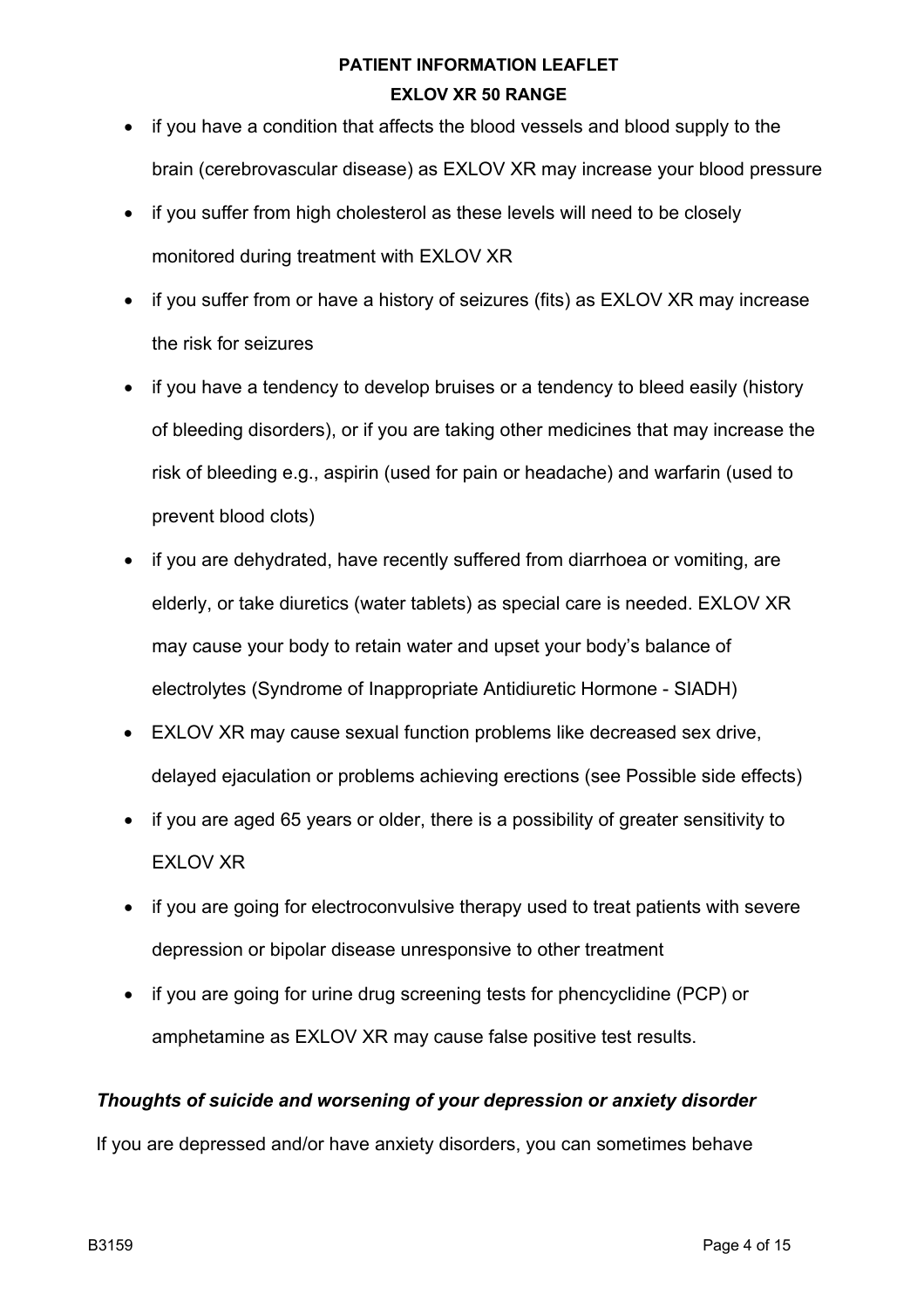aggressively, be irritable or have thoughts of harming or killing yourself. These may be increased when you first start taking antidepressants, since these medicines take time to work (usually about two weeks, but sometimes longer).

If you have thoughts of harming or killing yourself at any time, contact your doctor or go to a hospital immediately.

You may find it helpful to tell a relative or close friend that you are depressed or have an anxiety disorder and ask them to read this leaflet. You should ask them to tell you if they think your depression or anxiety is getting worse, or if they are worried about changes in your behaviour.

### **Children and adolescents**

Do not give EXLOV XR to children and adolescents under 18 years because of the risk of aggressive behaviour, irritability, agitation, thoughts of harming themselves and suicide.

### **Other medicines and EXLOV XR**

Always tell your healthcare provider if you are taking any other medicine. (This includes complementary or traditional medicines.)

Some of the medicines that may interact with EXLOV XR are:

- Monoamine oxidase inhibitors (MAOIs) which are used to treat depression or Parkinson's disease must not be taken with EXLOV XR (see Do not take EXLOV XR). Tell your doctor if you are taking or have stopped taking an MAOI within the last 14 days, since continuation with both medicines may result in a serious lifethreatening condition
- other medicines for anxiety, panic, stress and sleep disorders (medicines that work on the central nervous system)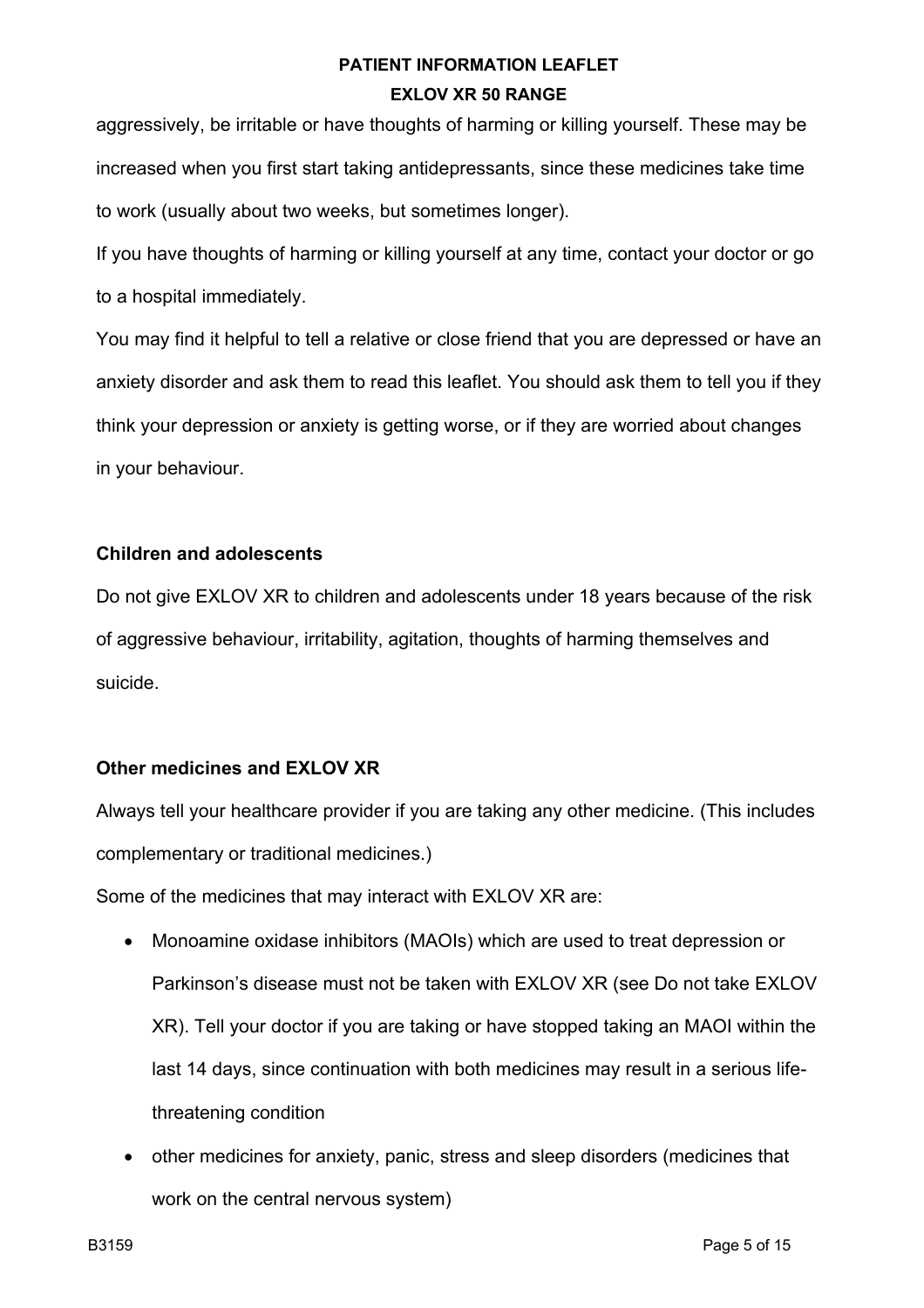• Serotonin syndrome, a potentially life-threatening condition, may develop with EXLOV XR treatment, particularly if you take other medicines that affect serotonin levels at the same time. Symptoms of serotonin syndrome that you may experience are changes to mental health, confusion, seeing things that are not really there (hallucinations), agitation or restlessness, sweating abnormalities, dizziness and fainting upon standing, rapid or irregular heartbeat, stomach problems, loss of muscle coordination and muscle twitches

These medicines include:

- triptans (used to treat migraines)
- other medicines called SNRIs, SSRIs, tricyclics, or lithium (used to treat depression)
- sibutramine (used for weight loss)
- tramadol or pethidine (for pain)
- St. John's Wort (also called *Hypericum perforatum*), a herbal medicine used to treat mild depression
- products containing tryptophan (used for sleep problems and depression)
- linezolid (antibiotic used to treat infections).

The following medicines may also interact with EXLOV XR and should be used with caution: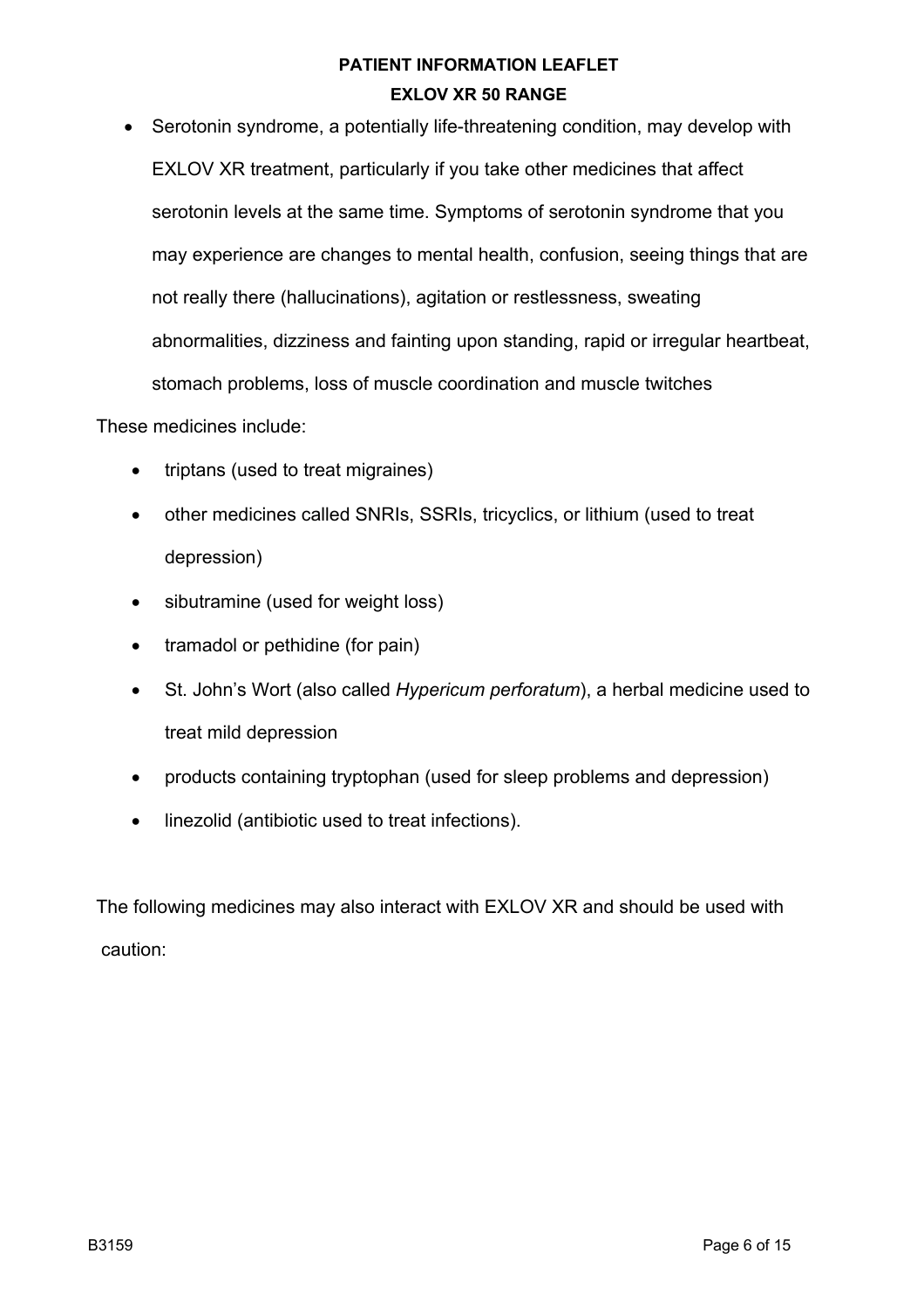- EXLOV XR used together with:
- Ketoconazole (an antifungal medicine), may result in higher levels of EXLOV XR in the blood
- Desipramine (to treat mild to moderate pain) and morphine (used in the treatment of severe pain) may cause higher levels of EXLOV XR
- Midazolam (used prior to surgery) taken with EXLOV XR may result in lower levels of midazolam
- Tamoxifen (used in the treatment of breast cancer)
- Aripiprazole (used in the treatment bipolar disorder).

A false positive urine test result for phencyclidine (PCP) and amphetamines may occur when taking EXLOV XR. A test to confirm results is advised.

### **EXLOV XR with food, drink and alcohol**

You may take EXLOV XR with or without food. Avoid drinking alcohol while you are taking EXLOV XR.

### **Pregnancy and breastfeeding**

If you are pregnant, think you may be pregnant or are planning to have a baby or are breastfeeding your baby, please consult your doctor, pharmacist or other healthcare provider for advice before using EXLOV XR.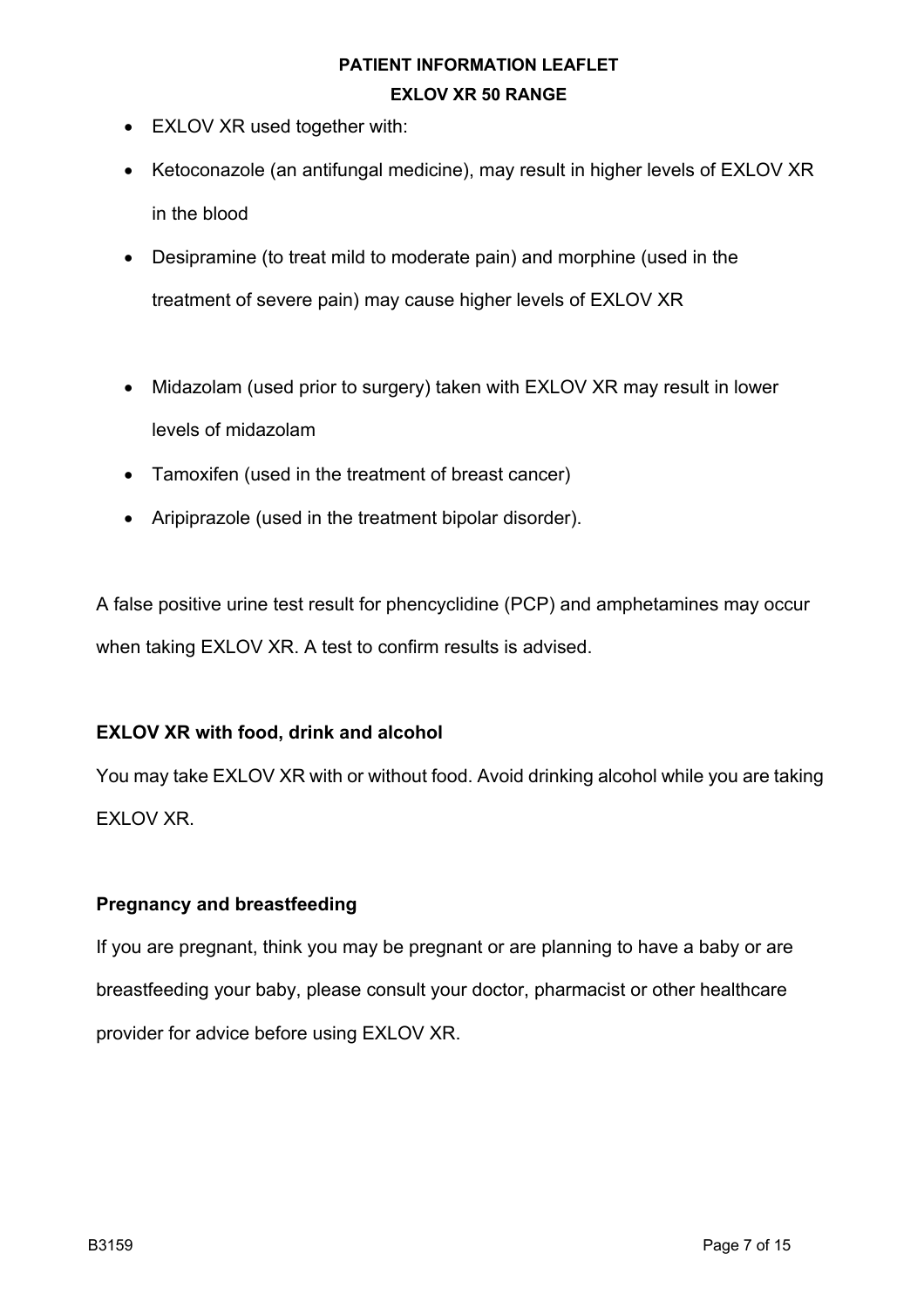Do not take EXLOV XR if you are pregnant, planning to become pregnant or think you may be pregnant. If you become pregnant, please contact your doctor or healthcare provider immediately.

There is a risk that newborn babies whose mothers have been taking EXLOV XR, may experience several problems such as breathing difficulties, rapid breathing, seizures, lack of oxygen in the blood, vomiting and diarrhoea.

If you take EXLOV XR near the end of your pregnancy there may be an increased risk of heavy vaginal bleeding shortly after birth, especially if you have a history of bleeding disorders. Your doctor or midwife should be aware that you are taking EXLOV XR so they can advise you.

Do not take EXLOV XR if you are breastfeeding your baby as EXLOV XR passes into breast milk. There is a possibility that the breastfed baby may be affected.

### **Driving and using machines:**

EXLOV XR may lower your ability to react quickly and appropriately to sudden and unexpected events. Make sure you know how you react to EXLOV XR before driving a vehicle or operating machinery.

It is not always possible to predict to what extent EXLOV XR may interfere with your daily activities. You should ensure that you do not engage in the above activities until you are aware of the measure to which EXLOV XR affects you.

### **3. How to take EXLOV XR**

Do not share medicines prescribed for you with any other person.

Always take EXLOV XR exactly as your doctor has instructed you.

Check with your doctor or pharmacist if you are not sure.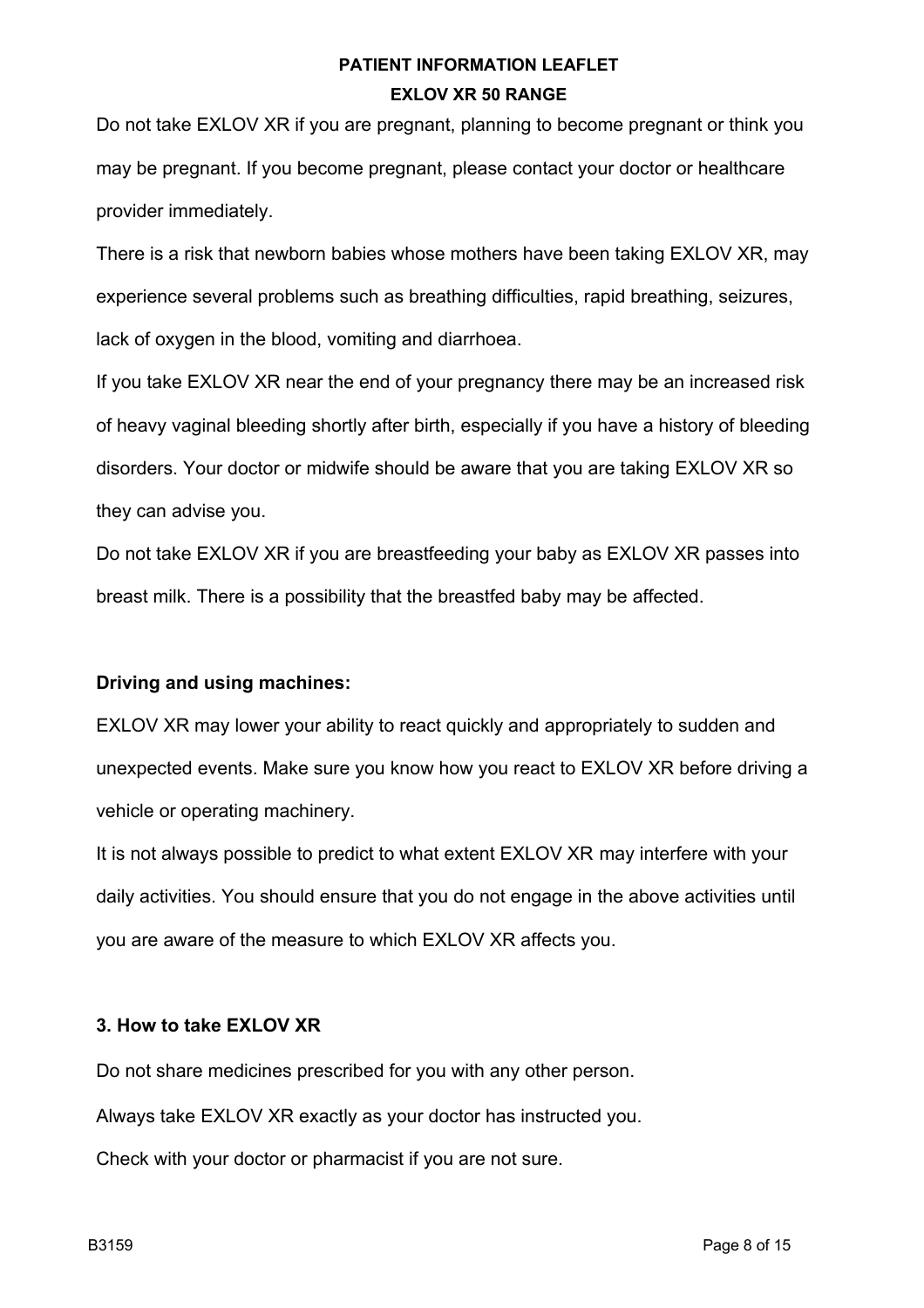EXLOV XR should be taken at approximately the same time each day. Tablets must be swallowed whole with fluid and should not be divided, crushed, chewed or dissolved.

The usual dose is 50 mg taken once daily, with or without food, with a maximum dose of 100 mg per day. Your doctor will gradually increase your dose if necessary.

You should inform your doctor if you have kidney problems as you may need a lower dose of EXLOV XR.

Your doctor will tell you how long your treatment with EXLOV XR will last. Do not stop treatment early because unwanted side effects may occur (see If you stop taking EXLOV XR).

If you have the impression that the effect of EXLOV XR is too strong or too weak, tell your doctor or pharmacist.

### **If you take more EXLOV XR than you should**

In the event of overdosage, consult your doctor or pharmacist. If neither is available, contact the nearest hospital or poison control centre.

### **If you forget to take EXLOV XR**

If you forget to take EXLOV XR, talk to your doctor or nurse immediately. Do not take a double dose to make up for forgotten individual doses.

### **If you stop taking EXLOV XR**

If you stop taking EXLOV XR suddenly, you may experience side effects such as dizziness, nausea, headache, tiredness, irritability, agitation or anxiety, confusion, lack of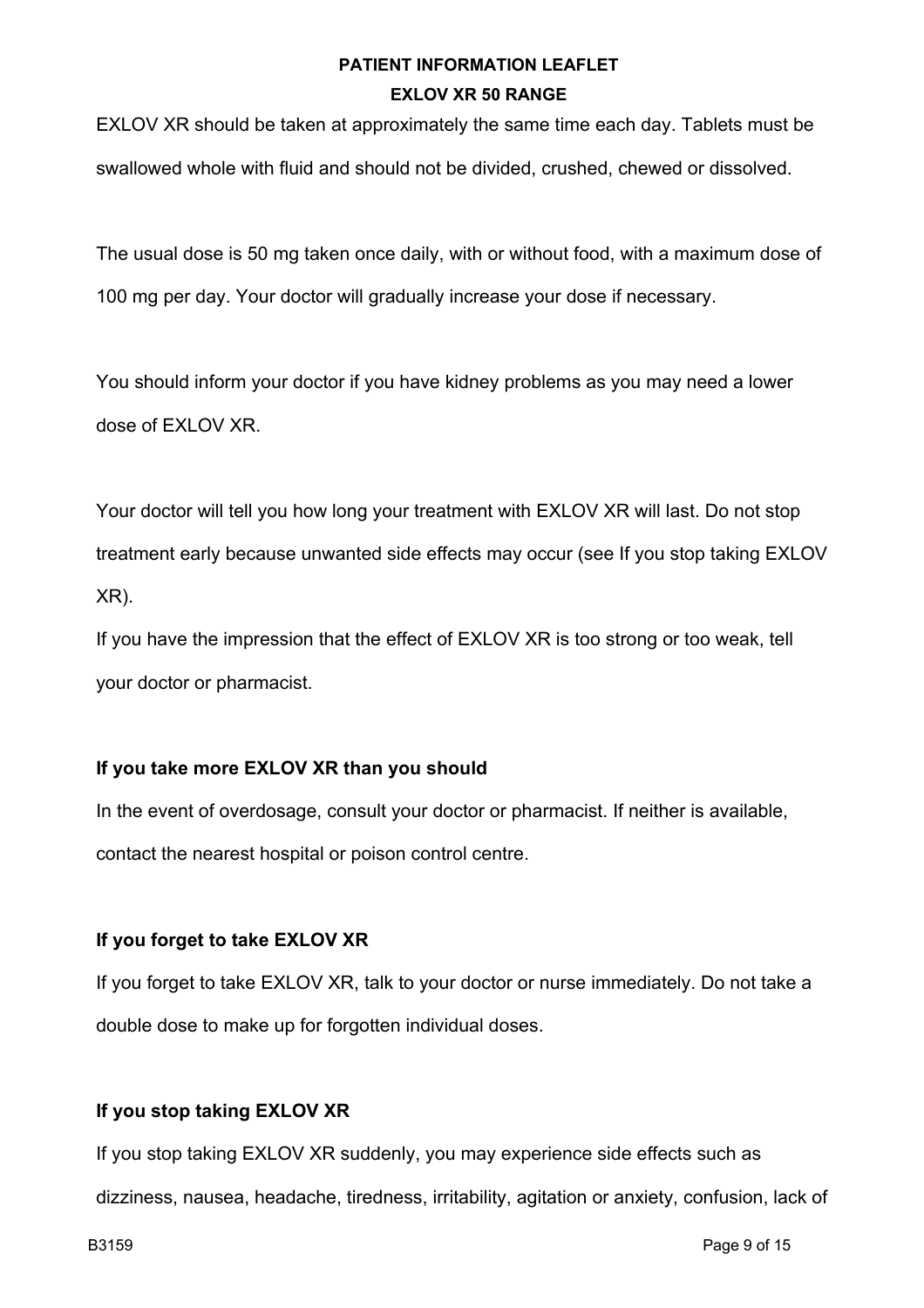coordination, sleeping problems, prickling or burning sensation on the skin, electric shock-like sensations, diarrhoea, abnormal dreams, fatigue, and excessive sweating. Do not stop taking EXLOV XR without consulting your doctor as your doctor will slowly decrease your dose of EXLOV XR to help avoid these side effects.

#### **Switching to EXLOV XR from other antidepressants**

If you are already using an antidepressant medicine (including venlafaxine) prescribed by your doctor, you may experience side effects when discontinuing it in order to switch to EXLOV XR. Your doctor will gradually reduce the dose of your initial antidepressant medicine to help reduce these side effects.

#### **4. Possible side effects**

EXLOV XR can have side effects.

Not all side effects reported for EXLOV XR are included in this leaflet. Should your general health worsen, or if you experience any untoward effects while taking EXLOV XR, please consult your healthcare provider for advice.

If any of the following happens, tell your doctor immediately or go to the casualty department at your nearest hospital:

- swelling of the hands, feet, ankles, face, lips, mouth or throat, which may cause difficulty in swallowing or breathing
- rash or itching
- fainting.

These are all very serious side effects. If you have them, you may have had a serious allergic reaction to EXLOV XR. You may need urgent medical attention or hospitalisation.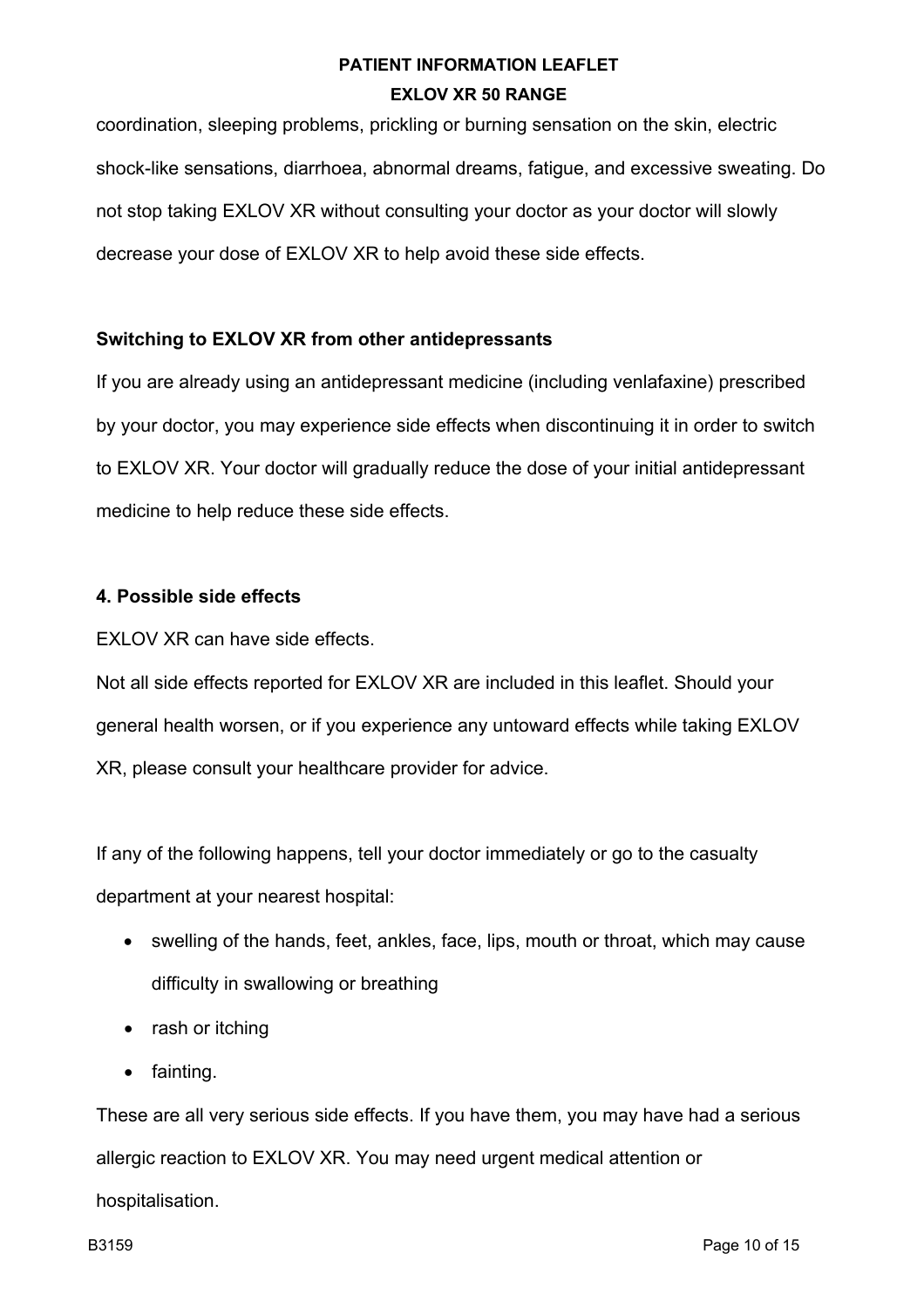Tell your doctor immediately or go to the casualty department at your nearest hospital if you notice any of the following:

- signs and symptoms of serotonin syndrome which may include restlessness, hallucinations, loss of coordination, fast or irregular heartbeat, palpitations; increased body temperature, fast changes in blood pressure, overactive reflexes, diarrhoea, nausea, vomiting
- less urine than is normal for you, difficulty passing urine
- Stevens-Johnson syndrome or other serious skin disorder (begins with fever and flu-like symptoms, followed by a painful red or purplish rash that spreads and blisters)
- intense chest pain (stress cardiomyopathy)
- inflammation of the pancreas characterised by severe upper abdominal pain. swollen and tender abdomen, nausea, vomiting, fever and fast heartbeat (acute pancreatitis).

These are all serious side effects. You may need urgent medical attention.

Tell your doctor if you notice any of the following:

Frequent side effects:

- loss of appetite
- trouble sleeping, anxiety, abnormal dreams, nervousness, irritability
- decreased sex drive, problems achieving orgasm or erection, delayed ejaculation
- dizziness, headache, drowsiness, excess sleepiness, involuntary shaking or movement, pins and needles, altered sense of taste, disturbances in concentration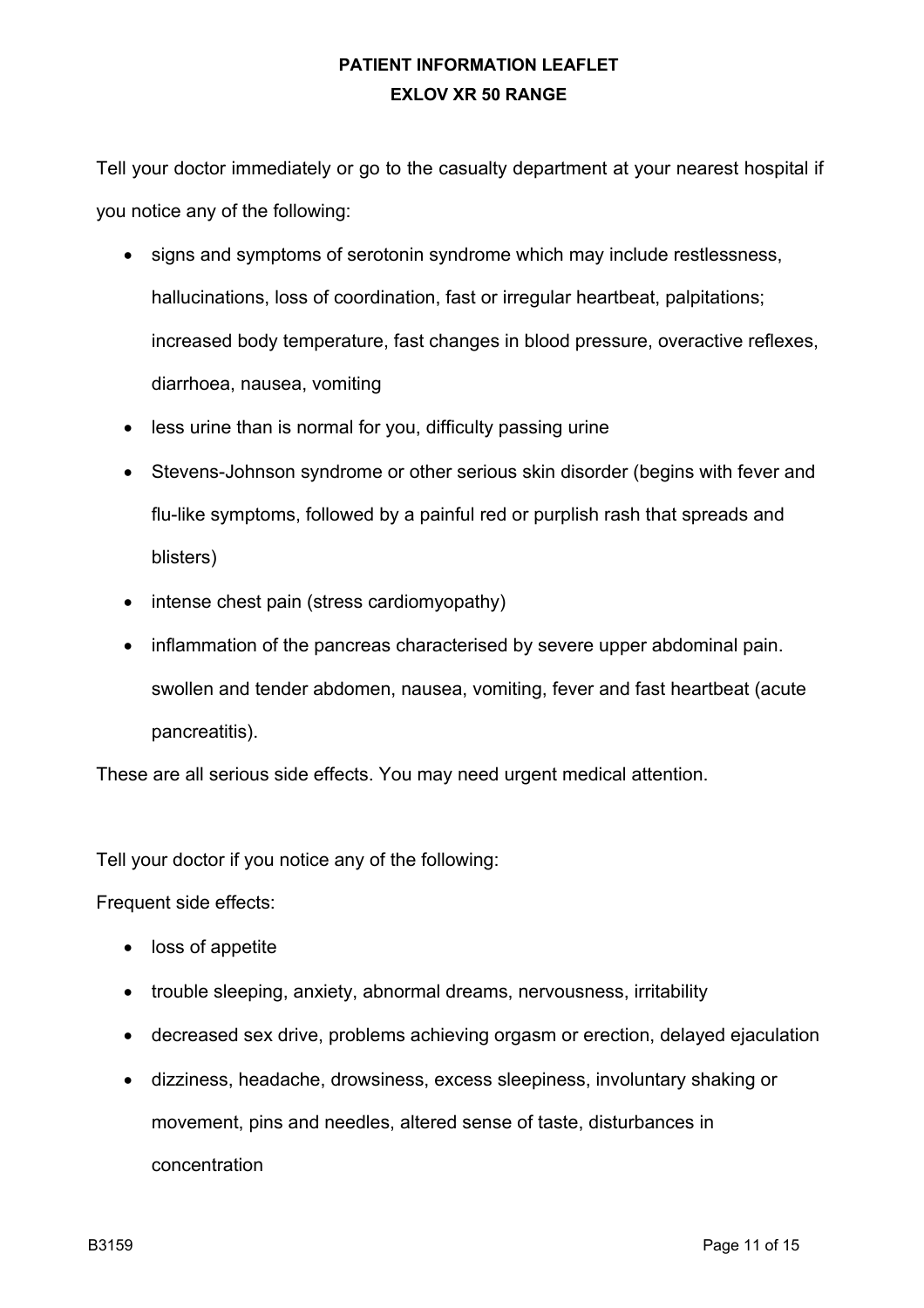- blurred vision or dilation of the pupils
- ringing in the ears, sensation of spinning or feeling off balance
- fast or irregular heartbeat, palpitations
- sudden feeling of warmth (hot flush), increase in blood pressure
- yawning
- nausea, dry mouth, constipation, diarrhoea, vomiting
- excessive sweating
- muscle stiffness
- tiredness, chills, lack of energy and strength (asthenia), feeling jittery
- weight gain, weight loss.

Less frequent side effects:

- low levels of sodium in the blood
- feeling disconnected or detached from your thoughts and body, feeling overexcited or overly irritable with increased energy (hypomania), hallucinations
- temporary loss of consciousness (syncope), convulsions, uncontrollable muscle contraction (dystonia), movement disorder (extrapyramidal disorder)
- fainting or dizziness after standing, cold hands and feet
- nose bleeds
- abnormal hair loss, sensitivity to sunlight, severe, painless, swelling under the skin (angioedema)
- abnormal quantities of protein in the urine, difficulties passing urine
- sexual function problems, abnormal ejaculation
- increased cholesterol, abnormal liver function test, increased prolactin levels (a hormone that stimulates breast development and milk production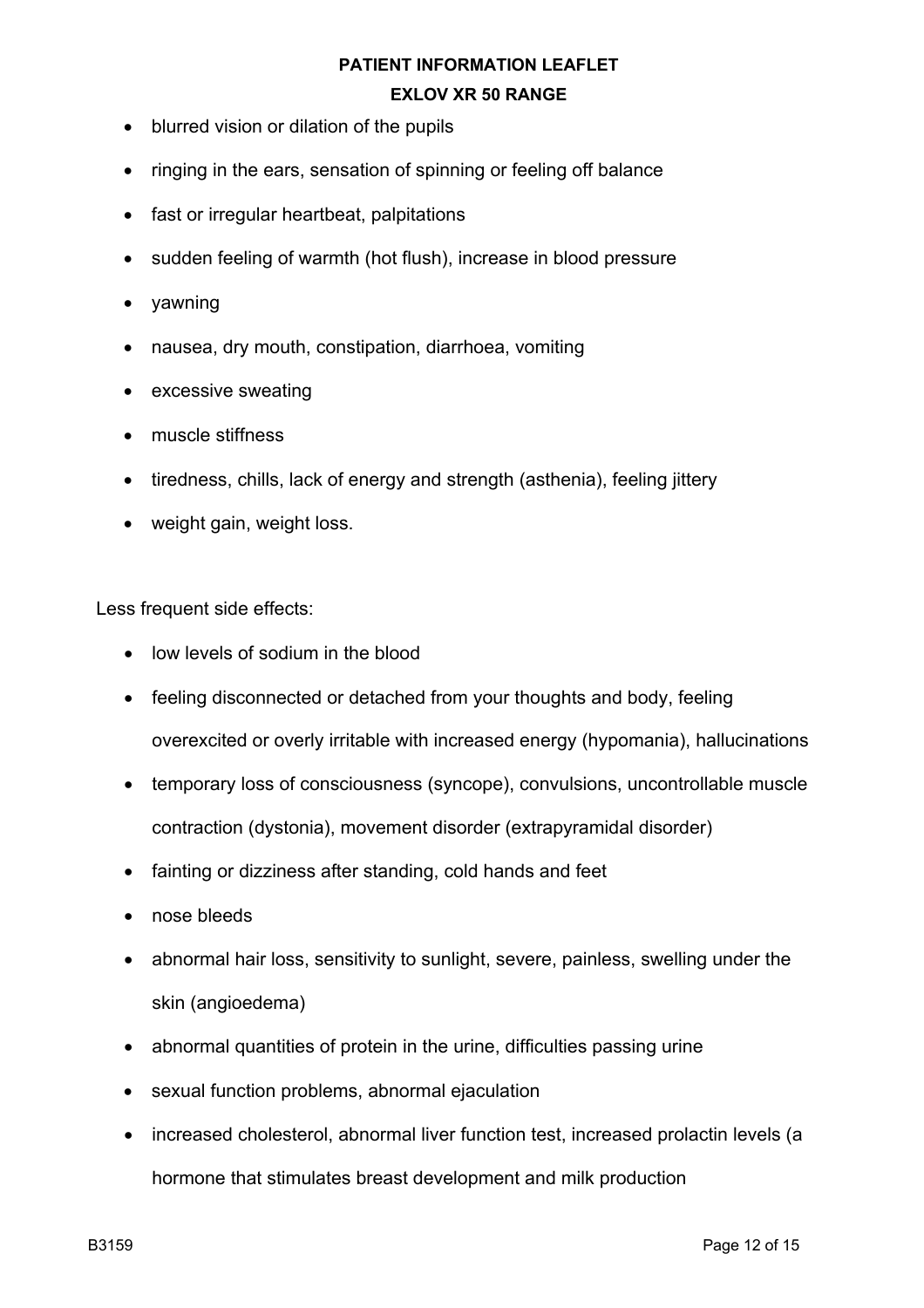• bleeding or bruising more easily than usual.

The following side effects have been reported but the frequency for them to occur is not known:

• heavy vaginal bleeding shortly after birth (postpartum haemorrhage), see section 2 for more information

If you notice any side effects not mentioned in this leaflet, please inform your doctor or pharmacist.

#### **Reporting of side effects**

If you get side effects, talk to your doctor or pharmacist. This includes any possible side effects not listed in this leaflet. You can also report side effects to SAHPRA via the "**6.04** 

**Adverse Drug Reporting Form**", found online under SAHPRA's publications: https://www.sahpra.org.za/Publications/Index/8. By reporting side effects, you can help provide more information on the safety of EXLOV XR.

### **5. How to store EXLOV XR**

Store all medicines out of reach of children.

Store at or below 25 °C.

Keep blisters in carton until required for use.

Do not use after the expiry date stated on the carton.

Return all unused medicine to your pharmacist.

Do not dispose of unused medicine in drains or sewerage systems (e.g. toilets).

### **6. Contents of the pack and other information**

#### **What EXLOV XR contains**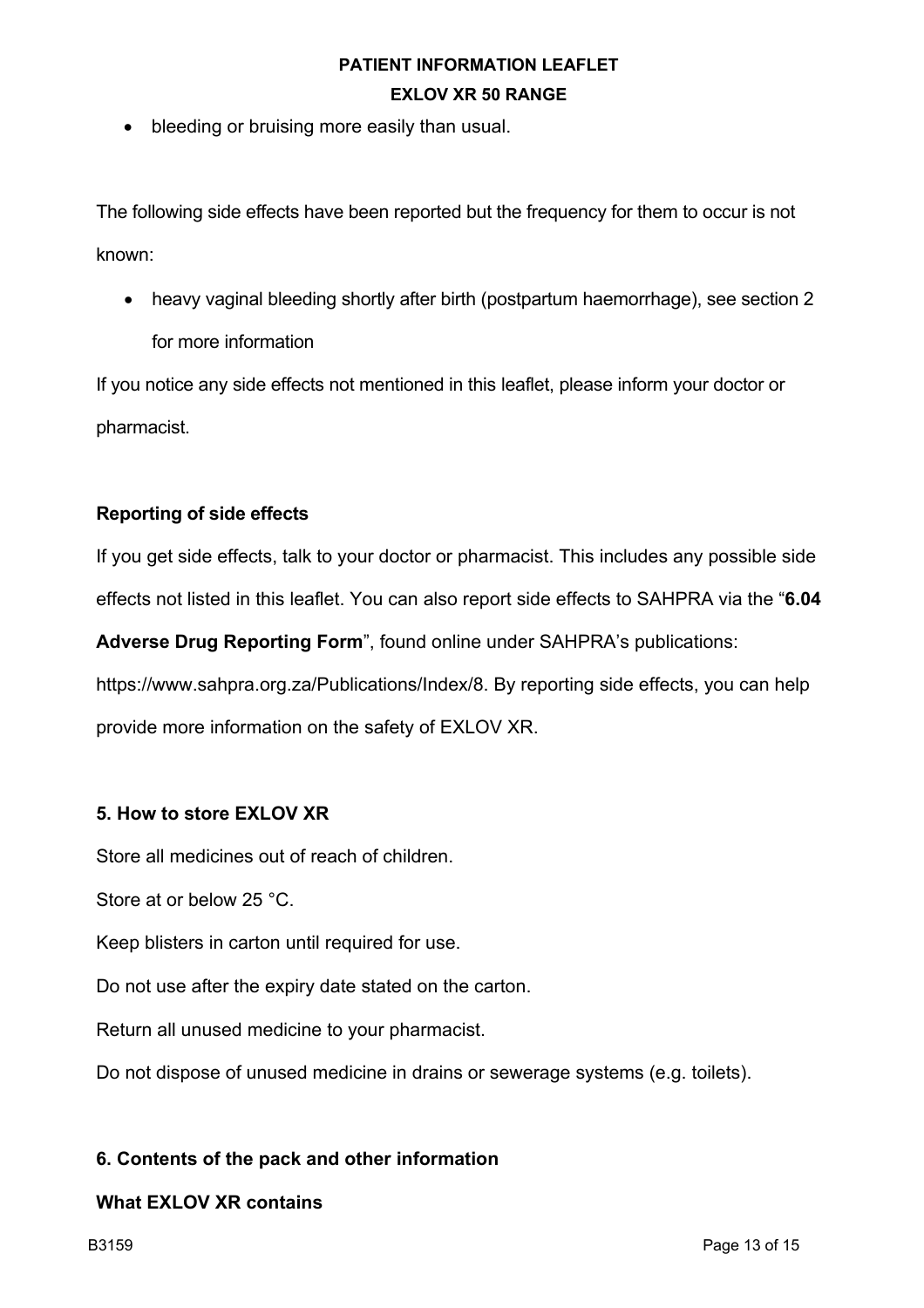The active substance is desvenlafaxine.

EXLOV XR 50 mg: Each extended release tablet contains desvenlafaxine benzoate equivalent to 50 mg desvenlafaxine.

EXLOV XR 100 mg: Each extended release tablet contains desvenlafaxine benzoate equivalent to 100 mg desvenlafaxine.

#### **The other ingredients are**

Colloidal silicon dioxide, hypromellose, microcrystalline cellulose, stearic acid, talc, FD&C Yellow #6/ Sunset Yellow FCF Aluminium Lake (100 mg tablet only), iron oxide red, iron oxide yellow (50 mg tablet only), macrogol, polyvinyl alcohol, titanium dioxide.

### **What EXLOV XR looks like and contents of the pack**

EXLOV XR 50 mg: Light pink, biconvex, round shaped extended release film coated tablets debossed with "DV" on one side and "50" on the other side. EXLOV XR 100 mg: Reddish-orange, biconvex, round shaped extended release film coated tablets, debossed with "DV" on one side and "100"on the other side.

EXLOV XR tablets are packed in clear PVC/Aclar Aluminium foil blister packs, inside a carton. Each carton contains 30 tablets.

### **Holder of Certificate of Registration**